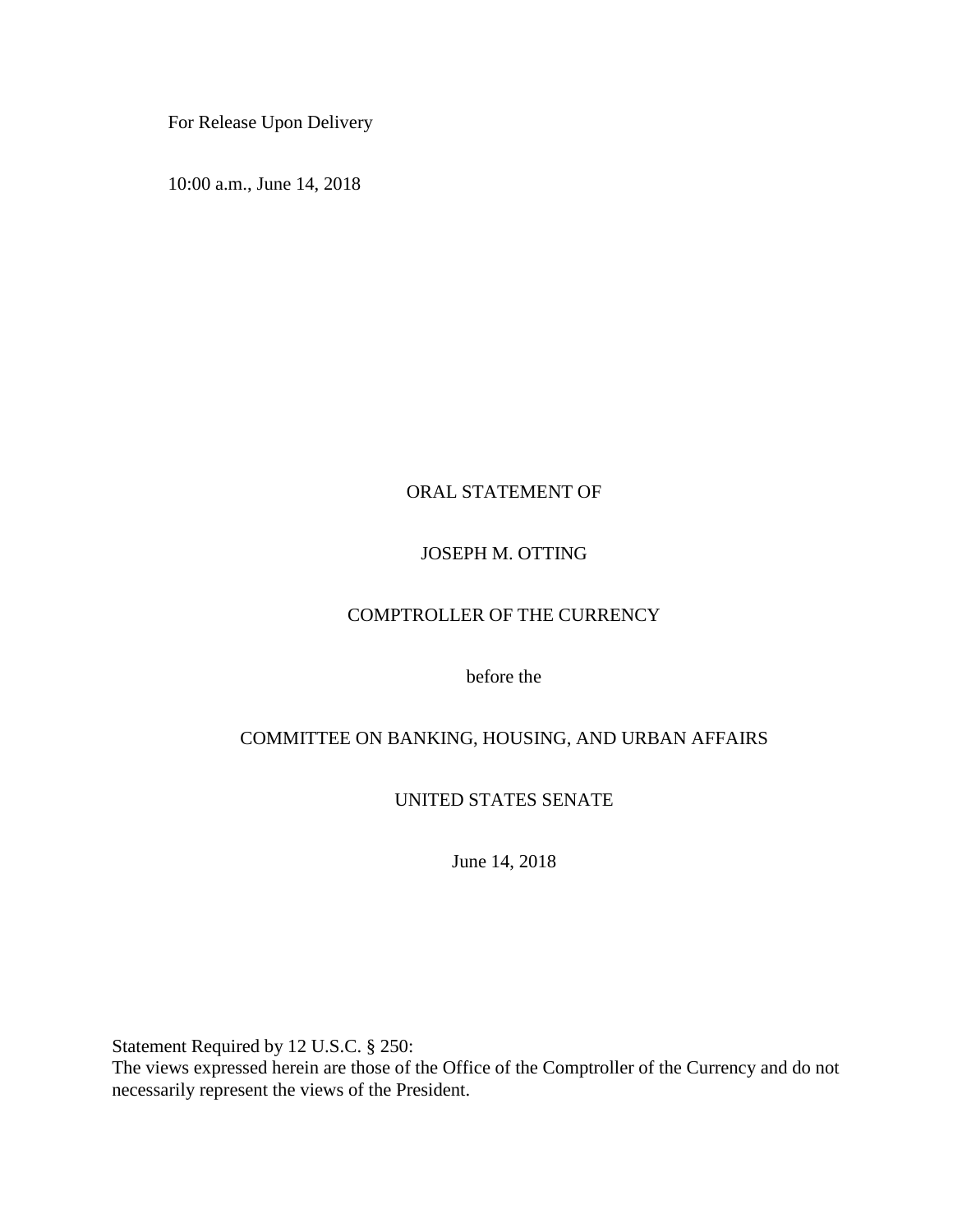Chairman Crapo, Ranking Member Brown, and members of the Committee, thank you for the opportunity to share my priorities as Comptroller of the Currency and my views on reducing unnecessary regulatory burden and promoting economic opportunity. The Office of the Comptroller of the Currency's mission is to ensure our federal banking system operates in a safe and sound manner, provides fair access, treats their customers fairly, and complies with applicable laws and regulations. We can accomplish that mission *and* rationalize our regulatory framework so that the system can help create more jobs and economic opportunity.

My written testimony details the condition of the federal banking system, risks facing that system, and my priorities. Those priorities include modernizing the Community Reinvestment Act to increase lending, investment, and financial education to where it is needed most; and encouraging banks to meet short-term small-dollar credit needs to provide consumers with additional safe, affordable credit choices. My priorities also include enhancing Bank Secrecy Act and Anti-Money Laundering compliance so that banks provide a more effective means to support law enforcement and comply with statutory and regulatory requirements more efficiently. I also support simplifying regulatory capital requirements, recalibrating the Volcker Rule, and ensuring the agency operates effectively and efficiently.

Today, I also want to discuss the importance and quality of the work accomplished at the OCC. Since becoming Comptroller, I have been struck by the professionalism and caliber of the agency's staff. The agency's 4,000 employees serve our nation by performing the important task of supervising more than 1,300 national banks, federal savings associations, and federal branches of foreign banks. While the vast majority of the institutions we oversee are small community banks, the system also includes the largest, most globally active banks in our country. Successful supervision requires a corps of professional examiners, supported by lawyers, economists,

2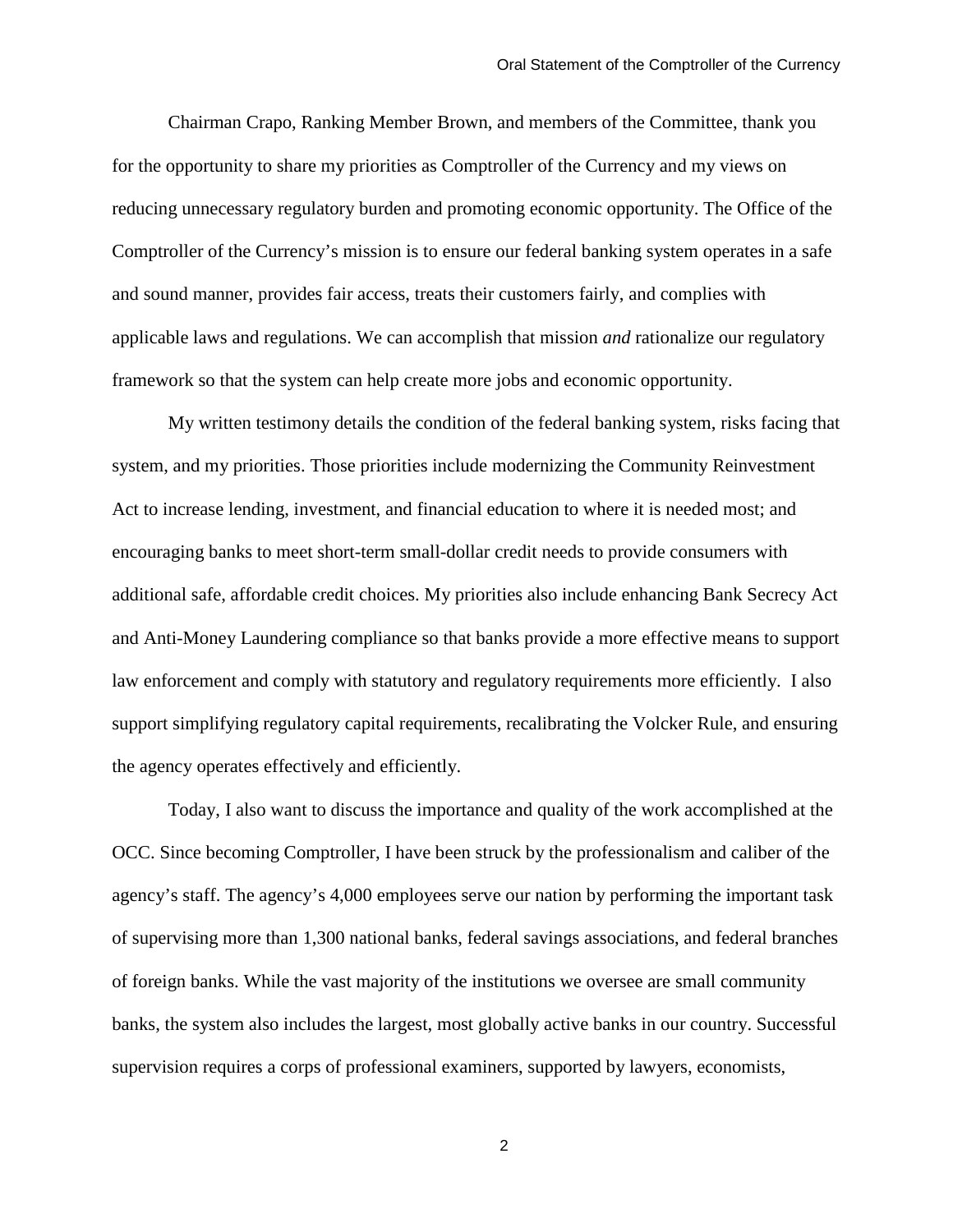information technology specialists, policy experts, and others. Few Americans know the OCC, but the majority of them have a relationship with at least one of the banks we supervise. It is not an overstatement to say our nation's banking system is the most respected in the world—due in large part to the quality of supervision the OCC provides.

The OCC is unique among federal banking regulators. It is the sole regulator exclusively dedicated to prudential supervision. Undistracted by multiple mandates, we maintain a laser focus on bank safety, soundness, and compliance. The agency takes a risk-based approach to supervision, tailoring its oversight to the risks and business models of each bank. At the same time, its broad national perspective provides value in identifying risks and concerns that may face similar banks or the broader system. Our risk-based approach allows us to adapt to the changing environment and to prioritize our regulatory resources on the risks with the greatest potential to disrupt the industry and harm its customers. Our approach may mean lower-level risks receive less attention compared with more immediate concerns, but also allows the agency to adapt quickly as risks evolve. History demonstrates the value of an agency with such singular focus and mature capabilities regarding regulation and supervision.

Following the crisis of 2008, our country's banking system recovered faster than the rest of the world's because regulators and bankers together recognized losses and worked through troubled assets more quickly than our international counterparts. U.S. banks recapitalized faster and established stable liquidity, while other global economies lagged. Our economic recovery has been steady. We are now in the second longest period of expansion in our nation's history and banks have been part of that success. Our banks have capital and liquidity approaching historic highs. Credit and asset quality are near pre-crisis quality. And, bank risk management is better than at any point in my 35-year career. That is a testament to good supervision as well as

3